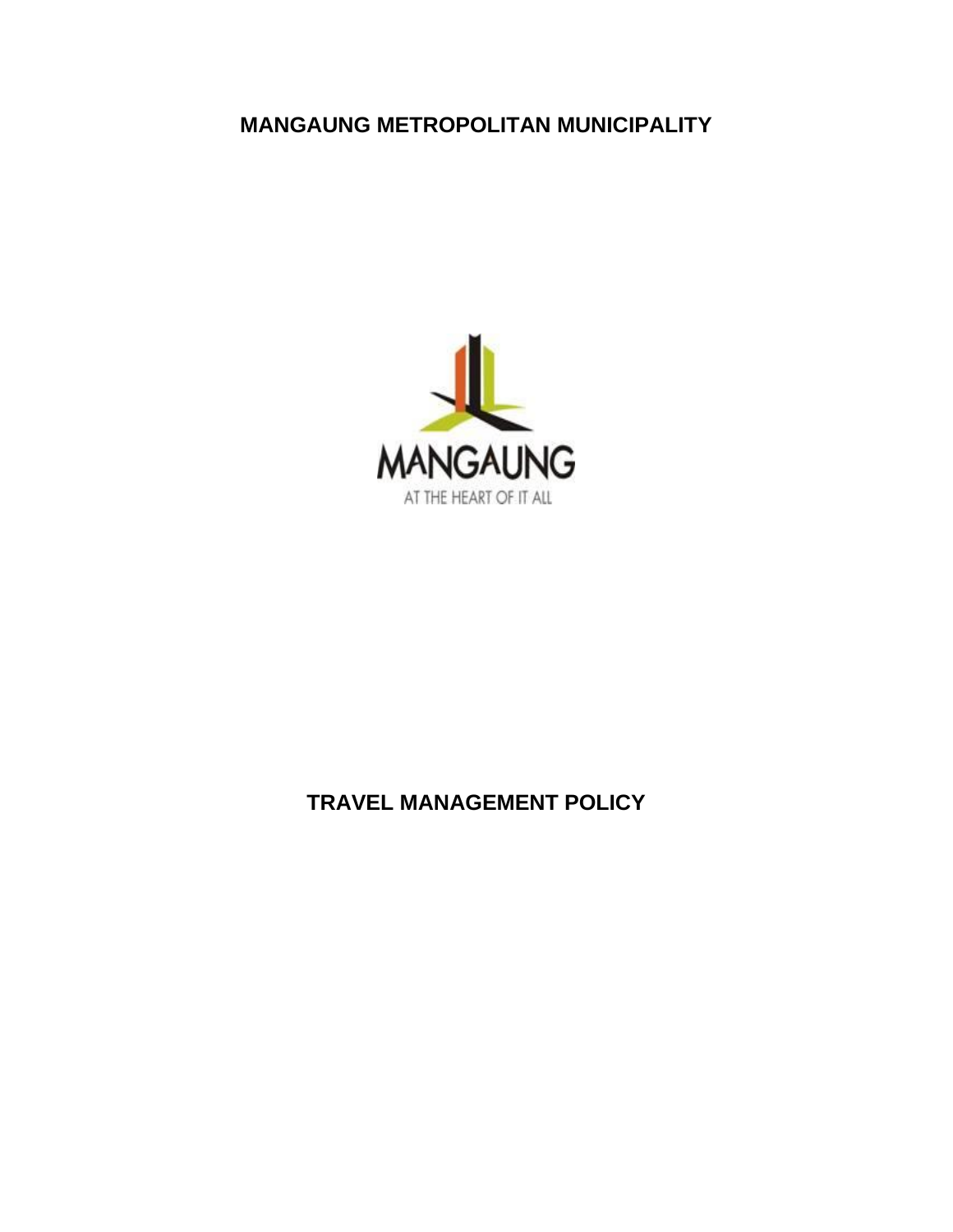

# **1. DEFINITIONS AND ABBREVIATIONS**

For purposes of this policy, except where clearly indicated otherwise, the words and expressions set out below have the following meanings:-

"**AA Scheme**" means the Automotive Association method used in calculating vehicle operating costs to be paid per km on a quarterly basis.

"**Advances**" means a payment to a traveller, prior to departure, to cover expenses which need to be settled by the traveller while away on official business.

"**Boundaries of the City**" means the boundaries of the City as determined in terms of the demarcation notice (Provincial Notice No. 231) published in the Provincial Gazette, Free State Province of 1 August 2008, issued in terms of section 21 of the Local Government: Municipal Demarcation Act, 1998 (Act No. 27 of 1998), read with section 2 and 4 of the Local Government: Municipal Structures Act, 1998 (Act No. 117 of 1998).

"**City**" means the Mangaung Metropolitan Municipality, a municipality established by the Provincial Notice No. 31 of 17 June 2016, issued in terms of section 12 and 16, read with section 14, 15 and 17 of the Local Government: Municipal Structures Act, 1998

"**City Manager**" means the person appointed by the Council of the City as Municipal Manager in terms of section 54A of the Local Government Municipal Systems Act, 2000, as amended by Local Government: Municipal Systems Amendment Act, 2011 (Act No. 7 of 2011) and shall include any person acting in that position or to whom authority is delegated.

"**Cost Containment Measures" (CCM)** means a guide to the municipalities and municipal entities on cost containment measures that must be implemented as per MFMA Circular No 82, dated March 2016, in an effort to address the impact of the country's economic challenges and to promote growth. The prices mentioned are negotiated between National Treasury and the various stakeholders and will be updated on a yearly basis.

"**Councillor**" means a member of the Council of the City;

"**Day**" means a completed period of twenty four hours away from normal place of domicile and employment on official business for the City;

"**Deputy Executive Mayor**" means the person elected in terms of section 55 of the Municipal Structures Act to be the Deputy Executive Mayor of the City and shall include any person acting in that position or to whom authority is delegated

"**Executive Mayor**" means the person elected in terms of section 55 of the Municipal Structures Act to be the Executive Mayor of the City and shall include any person acting in that position or to whom authority is delegated;

"**Head of Department**" means a person appointed by the Council to head a Directorate of the City and shall include any person acting in that position or to whom authority is delegated;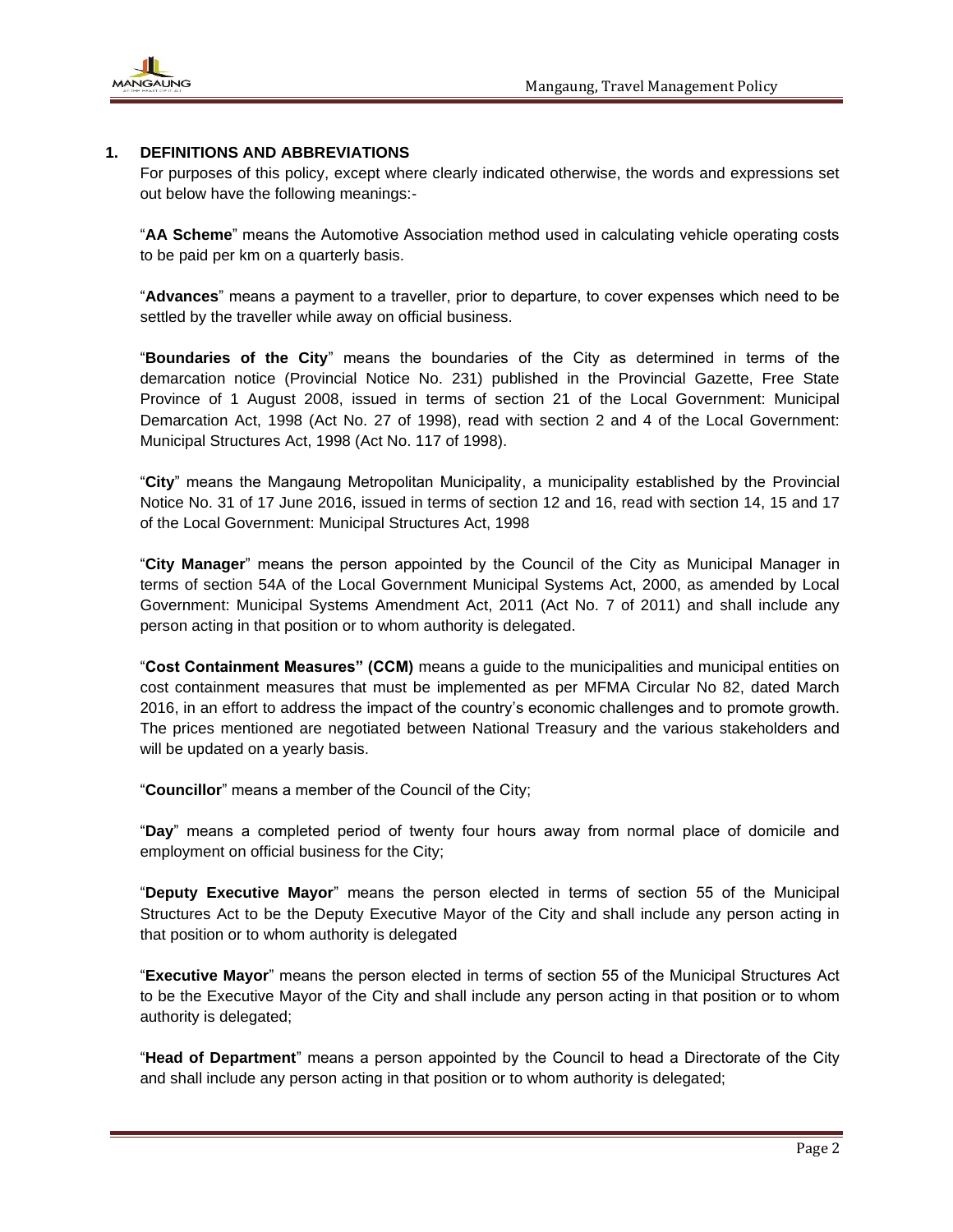"**International Travel"** means travel to any country outside the boundaries of the Republic of South Africa.

"**Traveller**" means any councillor or official travelling away from his or her normal place of residence and employment on the official business of the City. For purposes of non-officials- "traveller" shall include a non-official who may have to travel for business to, from or on behalf of the City;

"**SARS**" means the South African Revenue Services;

"**Sponsored Trip**' means a trip where the total cost, or portion thereof is sponsored by a Donor or Third Party other than the City

"**Subsistence allowance**" means an amount of money paid by the City to a traveller in respect of personal and incidental costs (for example refreshments, snacks, drinks and newspapers).- A subsistence allowance does not cover any personal recreation, such as visits to cinemas, theatres, night clubs or sightseeing;

"**Travel Allowance**" means any amount of money paid or advance given, to a Councillor or Official in respect of travelling expenses for business use;

"**Travel Agent"** means a service provider appointed by City that consultants or attends to the details of transportation, itinerary and accommodation for travellers;

# **2. POSITION STATEMENT**

- 2.1 Councillors and Officials have to travel from time to time in the execution of their duties with respect to the external relations of the City.
- 2.2 A principle of financial prudence should be followed when assessing the costs associated with authorised official trips ensuring value for public money spent, hence the need for a travel management policy.

#### **3. DESIRED OUTCOME**

3.1 This policy will assist and guide the City in managing its travel activities in an efficient, effective and economic manner, in line with the National treasury guidelines to ensure financial prudence and value for money.

# **4. PURPOSE**

- 4.1 The purpose of this policy is to prescribe a process to be followed by the City for the payment of accommodation, travel costs and subsistence allowances for councillors and officials travelling beyond the boundaries of the City.
- 4.2 The other purpose of this policy is to prescribe the process to be followed by the City for the payment of travel expenses for non-officials travelling, either to/from the City.

# **5. SCOPE OF APPLICATION**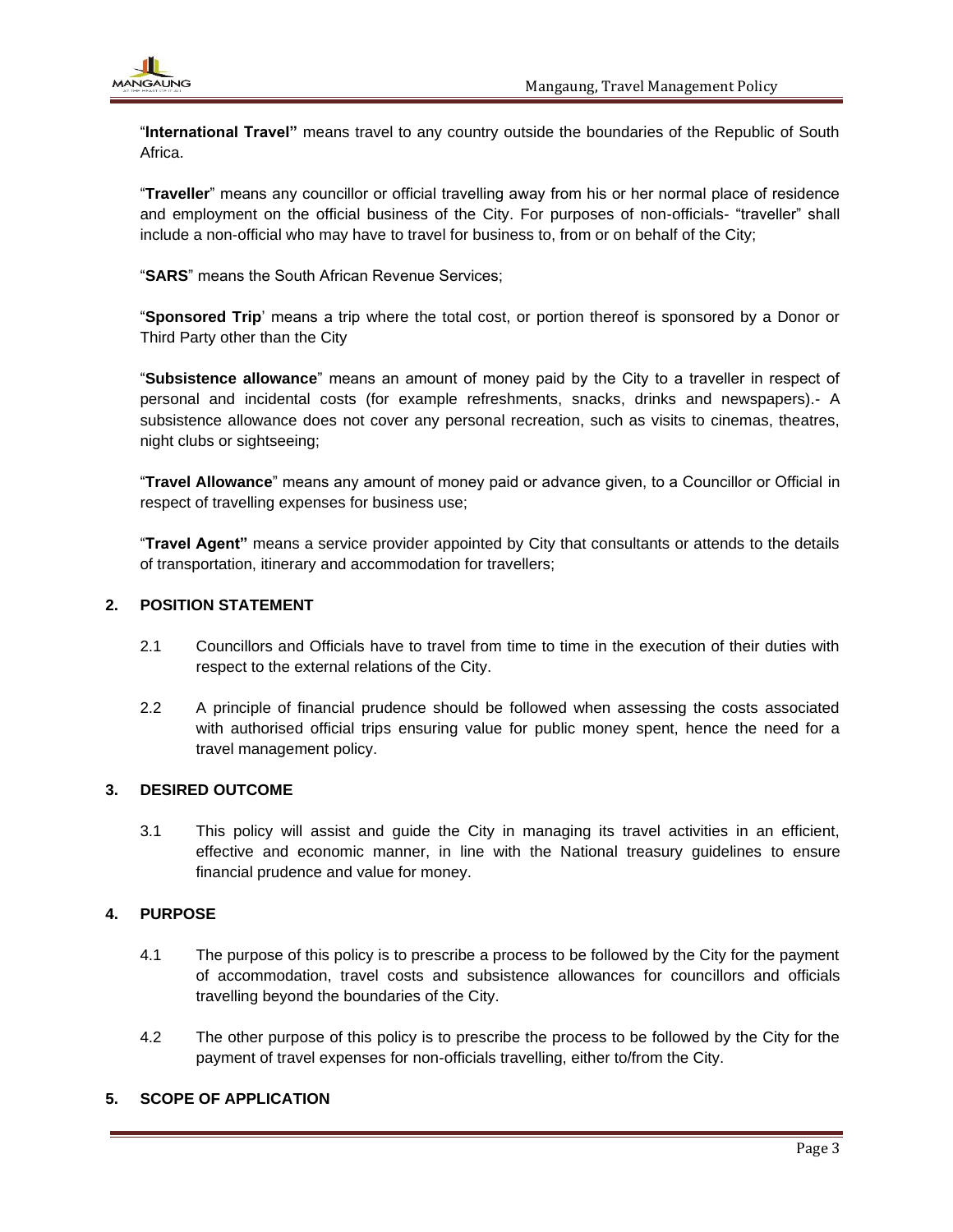

This Policy is applicable to  $-$ 

- 5.1 All Councillors and Officials of the City who are travelling on official business, and as such are formal travellers of the City.
- 5.2 This policy shall not be applicable to circumstances where politicians or senior officials claim money, for the entertainment of guests, from their respective cost centre's entertainment allowances.
- 5.3 All non-officials, travelling on City's official business.

# **6. REGULATORY CONTEXT**

This policy is based on and has been developed in terms of the following legislation and City's policies:

- City's System of Delegations of Powers Policy
- Income Tax Act 58 of 1962 (as amended)
- Municipal Finance Management Act (MFMA), Act No. 56 of 2003 (as amended)
- Remuneration of Public Office Bearers Act, 1998 (as amended)
- Municipal Systems Act No. 32 of 2000 (as amended)
- City's Leave Policy

## **7. ROLE PLAYERS**

- 7.1 The principal role player is the Finance Directorate which will be responsible for implementing the policy and administering its on-going management and evaluation.
- 7.2 Key internal stakeholders will include the MAYCO, Portfolio Committees, City Manager, Head of Departments and Chief Financial Officer.
- 7.3 As the policy has jurisdiction over the travel arrangement of councillors and officials, the policy has wide-ranging transversal implications.
- 7.4 In accordance with the delegated powers, the approval of the attendance of meetings is vested in the Executive Mayor, Speaker, City Manager and Head of Directorates for workshops, seminars, conferences, congresses and similar events and special visits which are in the interest of the council, provided that the necessary funds are available on the budget to cover the full cost of the travel, subsistence allowances and fees payable:
- 7.4.1 Approval by Executive Mayor: For attendance by Councillors and City Manager within or outside the boundaries of South **Africa**
- 7.4.2 Approval by the Speaker: For attendance by Executive Mayor within or outside the boundaries of South Africa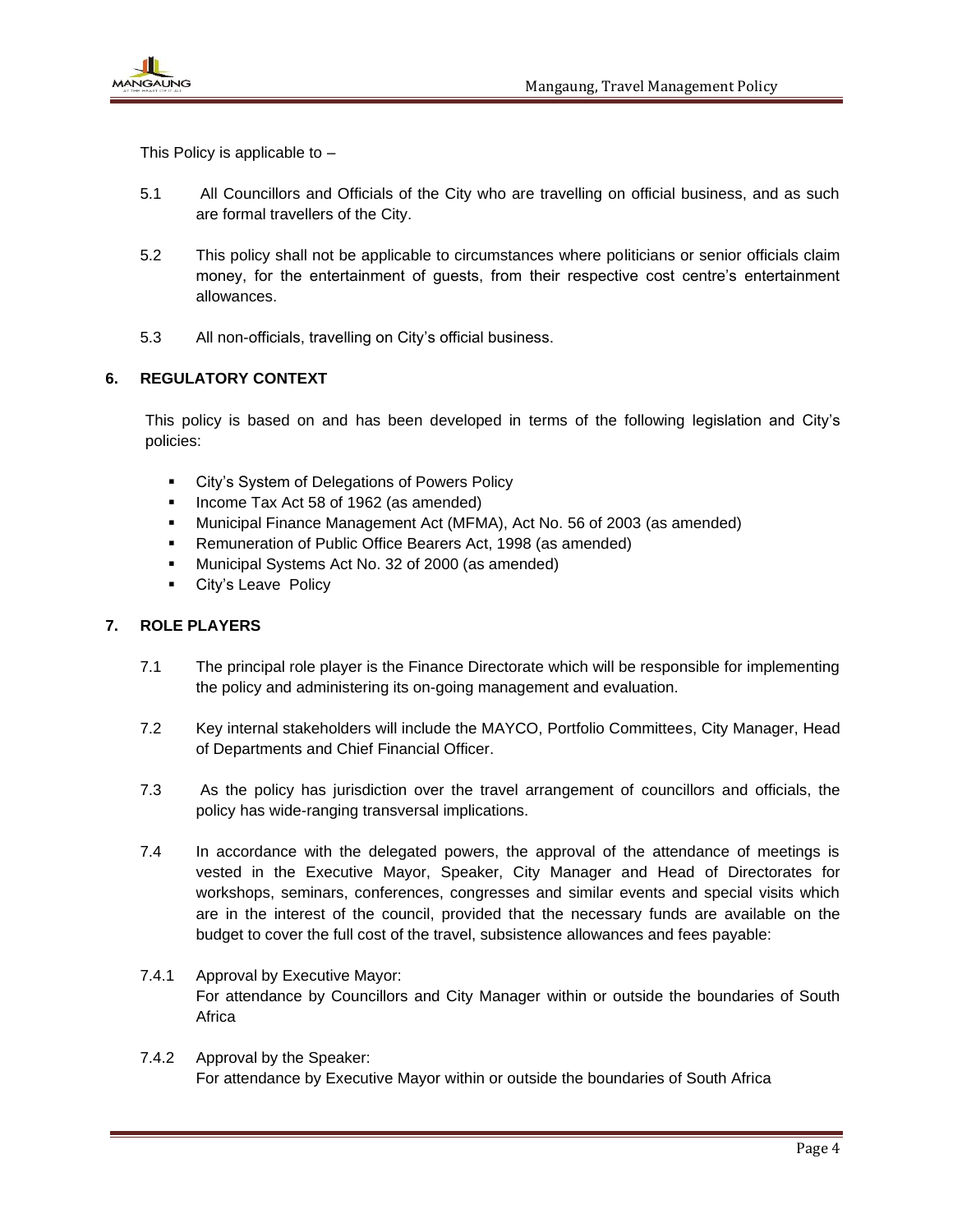

## 7.4.3 Approval by the City Manager:

For attendance by Head of Directorates within the boundaries of South Africa. The approval of the attendance by officials outside the boundaries of South Africa shall be approved by the City Manager in consultation with the Executive Mayor.

7.4.4 Approval by Heads of Directorates: For attendance by officials in the directorate within the boundaries of South Africa

## **8. POLICY DIRECTIVE DETAILS TRAVEL MANAGEMENT – OFFICIALS & COUNCILLORS**

In order to promote cost-effectiveness, the City makes use of a Travel Agent to manage its travel and accommodation arrangements.

#### 8.1 **USE OF AIRLINES**

The City makes use of all airlines as negotiated by National Treasury, i.e. SAA and BA for discounted rates for municipal officials for domestic air travel. These negotiated rates are not applicable for international air travel. Business Class is not encouraged, however, where a single flight exceed five (5) hours consideration may be applied.

- 8.1.1 For special trips requiring the use of helicopters or chartered aircrafts, special authorisation by either the City Manager or the Executive Mayor, as the case may be.
- 8.1.2 The Executive Mayor, Deputy Executive Mayor, Speaker, Chief Whip, Mayoral Committee Members, City Manager, Chairpersons of Committees and the Head of Departments may travel by means of business class on international flights (only if the flight is longer than 5 hours or as approved by the delegated authority) and economy class on national flights at the best available fare to the airport closest to the authorised destination, plus the relevant first class rail, motor coach or boat fare, or any reasonable combination thereof necessary to complete the journey to the said destination.
- 8.1.3 In all other cases other than the above mentioned the most economical airfare shall be paid for all the travellers who travel by air abroad and within the boundaries of South Africa to the airport closest to the authorised destination, plus the relevant first class rail, motor coach or boat fare, or any reasonable combination thereof necessary to complete the journey to the said destination, provided that, in the case of all members of the Council and all City officials, where there are:
	- **Time constraints and/or when economy class flights are not available.**
	- Physical and /or medical reasons, supported by the submission of a letter from a registered medical practitioner, as to why a member of council or an official may not travel in economy class, the City Manager or his/her nominee may authorise travel by means of business class.
- 8.1.4 Where Councillors and/or Officials are required to accompany the Executive Mayor, Deputy Executive Mayor, Mayoral Committee Members, Speaker, Council Whip, City Manager, and the Head of Departments or delegations from National/Provincial Government, the SALGA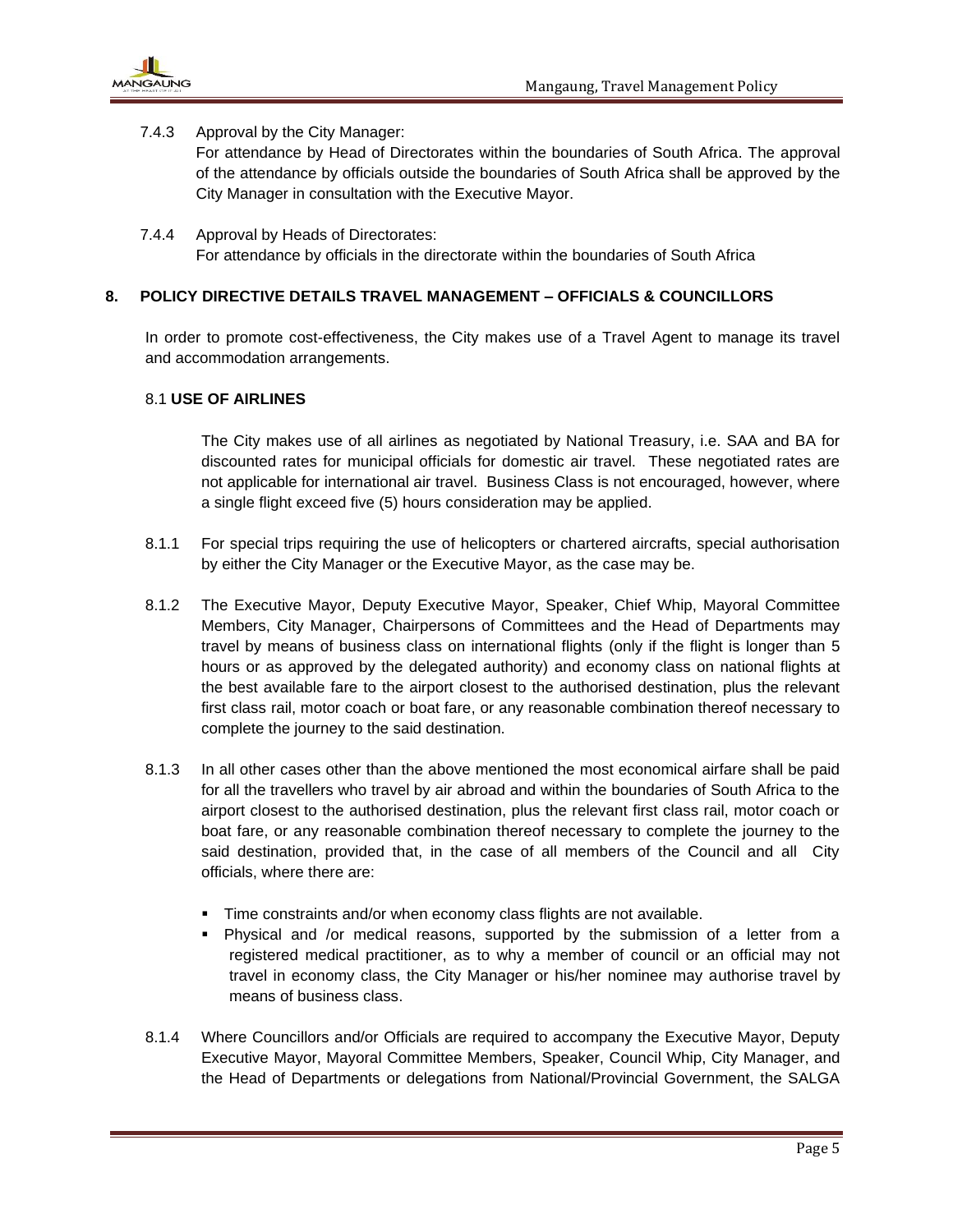

or from the private sector on official trips, such Councillors and Officials may travel by means of the same class as the members of the delegations which they accompany.

#### 8.2 **USE OF VEHICLES**

#### 8.2.1 **Hired Vehicles**

- 8.2.1.1 The City makes use of the major car rental companies interchangeably depending on availability.
	- These vehicles shall be managed by the Finance Directorate and/or the Council's approved Travel Agent.
	- Only travellers with a valid South African driver's licence may hire vehicles.
	- Where a traveller who is not in possession of a valid driver's licence drives vehicle, he or she will be held personally liable for all damages and may be subject to disciplinary action.
	- The responsibility and related costs of obtaining an international driving permit, where required, rests with the traveller.
- 8.2.1.2 Car rental groups:
	- The municipal fleet, where viable, must be utilized before incurring costs to hire vehicles.
	- Consideration should be given to the use of shuttle services if the cost of kilometres claimable by the employee and the cost of parking are higher than the shuttle services.
	- **•** Officials or political office bearers must not hire vehicles from a category higher than **Group B** or an equivalent class.
	- Where a different class of vehicle is required for a particular terrain or to cater for the special needs of an official, the written approval of the City Manager must be obtained before hiring the vehicle.
	- For persons living with disabilities who are only able to drive a particular type of vehicle and those in possession of a driver's licence restricted to automatic vehicles, the most suitable vehicle will be arranged.
	- For groups of 5 (five) or more travellers a Microbus or similar vehicle will be arranged.
	- The hiring of a vehicle on an international trip is not permitted except in countries neighbouring South Africa.
	- A shuttle service may be booked by the travel agent for officials and councillors.
- 8.2.1.3 No traffic fines will be paid by the City under any circumstance. Traffic fines received for the vehicles hired by the City will be deducted in full from the Official or Councillor responsible in the month that the traffic fine is received, provided that the payroll submission has not closed.
- 8.2.1.4 Accident costs payable by the City to the car rental companies due to the negligence of a delegate will be for the account of the official or councillor.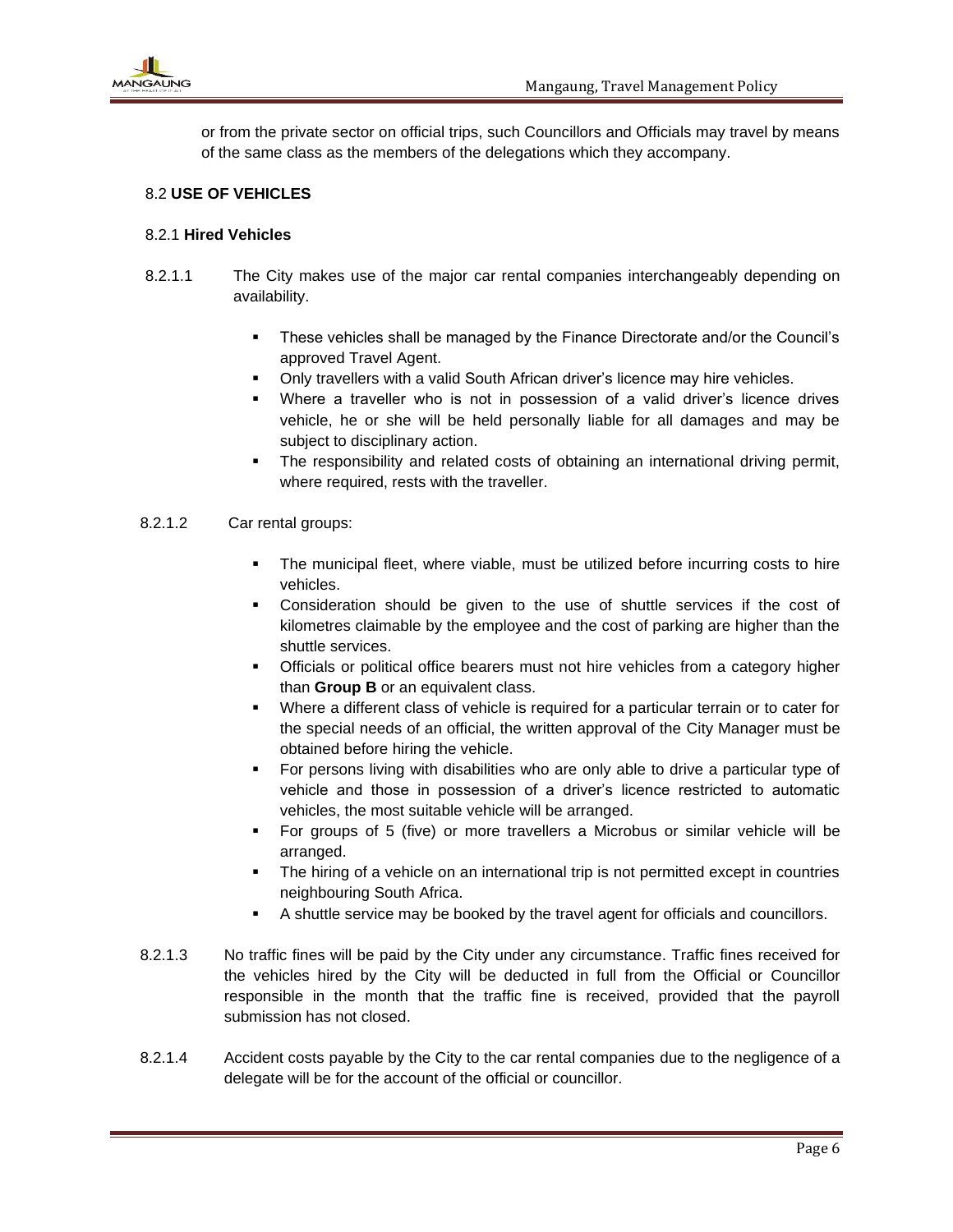

## **8.2.2 Private Vehicles**

- 8.2.2.1 The boundaries of the City shall be used to determine payment for travel outside such boundaries by means of private transport for officials who are in receipt of a fixed transportation allowance, or where such an allowance has been factored into the total cost of employment package of the official concerned. In such cases, the applicable AA Scheme rates for running (variable) cost will be used.
- 8.2.2.2 Employees who are not in receipt of a travel allowance shall be reimbursed according to the latest prescribed AA Scheme rates for running costs, calculated from their place of residence.
- 8.2.2.3 Those employees who are in receipt of a travelling allowance shall be reimbursed in accordance with the AA Scheme rates for running costs. The travelling distance shall be calculated from their place of residence minus the return "home to office" kilometres.
- 8.2.2.4 A traveller who uses private transport to conduct business at or on behalf of the City shall be paid the lower of the following two:
	- a cash equivalent of the avoided air ticket cost, which would have been paid in the event of air travel being the most economical and practical means of transport; or
	- the actual cost per kilometre as determined according to the rate applicable to the traveller as indicated above.
- 8.2.2.5 A person may not claim subsistence costs for a longer period than would have been applicable in the case of air travel.

## **9. ACCOMMODATION AND MEALS**

## 9.1 **Accommodation**

The cost incurred for domestic accommodation and meals must be in accordance with the maximum allowable rates for domestic accommodation and meals as communicated from time to time by National Treasury. The following grading will be applied:

| <b>Designation</b>                      | <b>National Hotel Grading</b>      | <b>International Hotel Grading</b> |
|-----------------------------------------|------------------------------------|------------------------------------|
| Executive<br>Mayor,<br>Mayor,<br>Deputy | 5 Star - limited to the amounts as | The higher of a 5 star or grading  |
| Speaker and Council Whip, Full-time     | approved by National Treasury.     | used by the delegation from        |
| Councillors, City Manager and HOD's     | (Maximum R2500 per day)            | South Africa                       |
| Deputy Heads of Departments; Chief of   | 4 Star - limited to the amounts as | The higher of a 4 star or grading  |
| <b>Staff and General Managers</b>       | approved by National Treasury.     | used by the delegation from        |
|                                         | (Maximum R1550 per day)            | South Africa                       |
| All other Officials                     | 3 Star maximum of 4 Star -         | The higher of a 4 star or grading  |
|                                         | limited to the amounts as          | used by the delegation from        |
|                                         | approved by National Treasury.     | South Africa                       |
|                                         | (Maximum R1550 per day)            |                                    |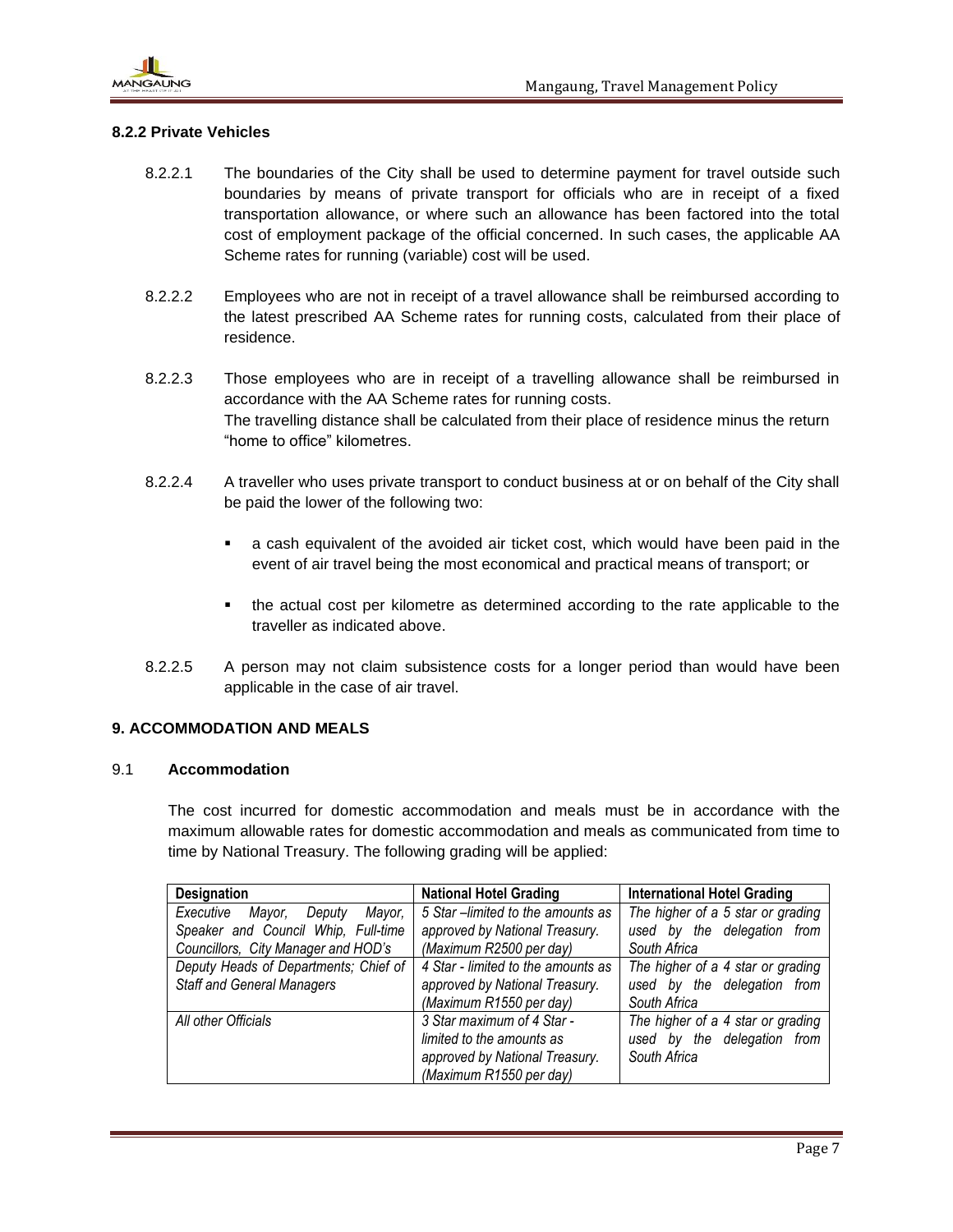

\*The tariffs per person per night will include dinner, bed and breakfast, tourism levy and 2 soft drinks at dinner.

Accommodation depends on availability, locality and rates and if no accommodation is available from the abovementioned hotels, the travel agencies must obtain quotes to ensure the best possible prices.

If a person/s nominate to make use of accommodation that is not in the aforementioned category, that person/s will be held responsible for the difference, as Council will only pay for the rates as negotiated by National Treasury.

## **9.2 Meals expenses - Local Travel**

Where the recipient is obliged to spend a night away from his/her usual place of residence on business and the accommodation to which that allowance or advance is granted to pay for:

- Meals and incidental costs, an amount of R 397.00 per day is deemed to have been expended if a delegate is responsible for his own private accommodation.
- Incidental costs only, an amount of R 122.00 for each day**.**
- Money spent on alcoholic beverages may not be claimed from the City in terms of this policy.
- A service charge of up to 10% of the bill will also be reimbursed.
- Reimbursement of monies spent on meals may only take place on condition that the traveller departed on the official journey in accordance with the following times:

(i) Breakfast - departure from home must be before 06:00 (ii) Lunch - return to home is after 14:00 (iii) Dinner - return to home is after 20:00

- The maximum to be claimed for meals may not exceed R 275.00 per day (R 397.00 R 122.00)
- Where special circumstances exist which necessitate a deviation from the above restrictions, prior approval of the City Manager or the Executive Mayor, as the case may be, should be obtained.

#### **9.3 Meals expenses - International Travel**

A daily allowance as stipulated by the SARS schedule for foreign travel will be paid to a delegate where the official trip is outside the Republic of South Africa. The prescribed rates applicable to the relevant country for each tax year will be published by notice in the Government Gazette. The allowance is paid to defray the cost of meals and incidental costs deemed to have been expended.

#### **10. MISCELLANEOUS EXPENSES**

#### **10.1 Miscellaneous Expenses – National**

10.1.1 The following expenses incurred are regarded as miscellaneous and may be claimed within the boundaries of the Republic of South Africa on production of proof of expenditure: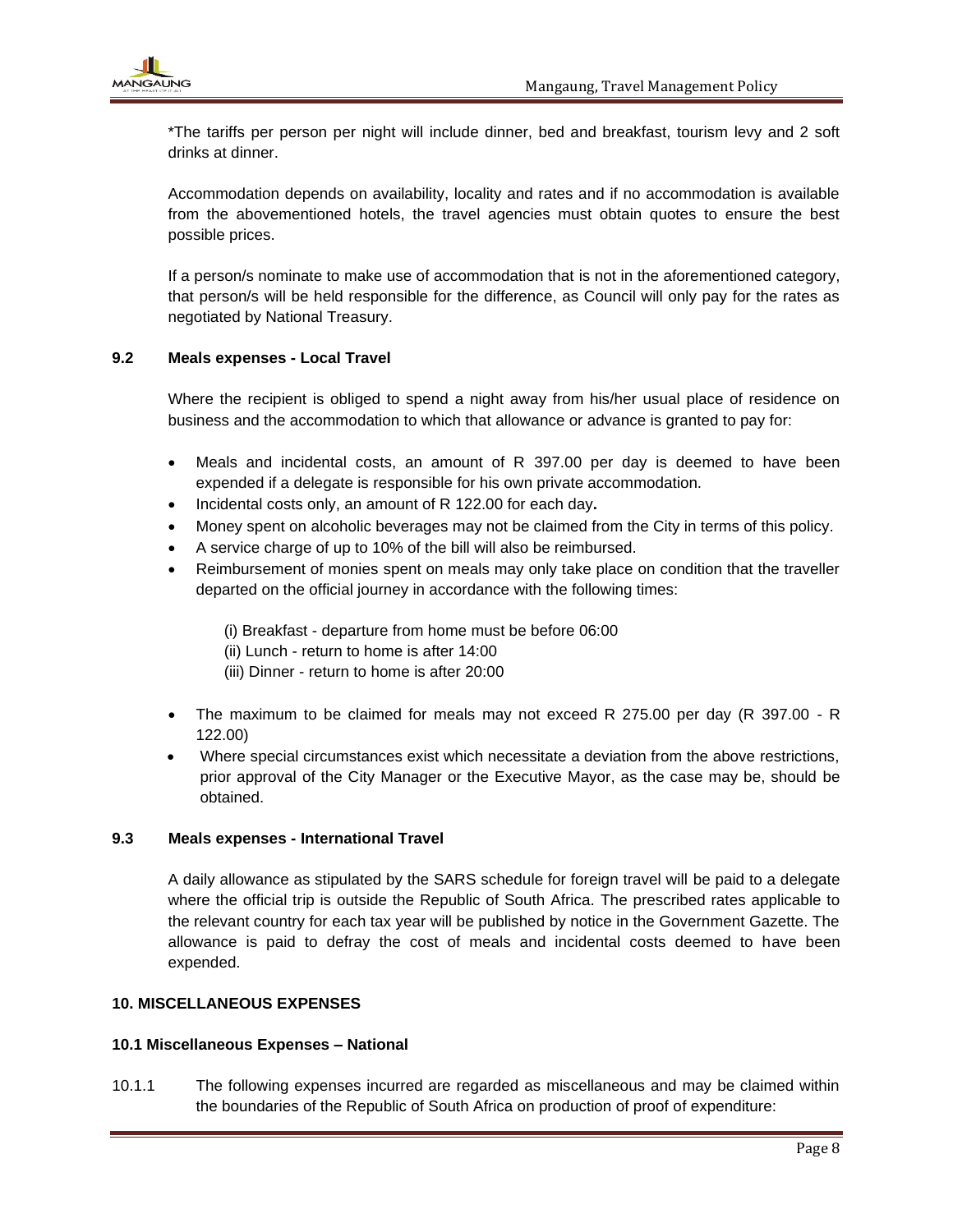

- Laundry (only if the Official/Councillor is away from his/her residence for a period exceeding 7 days)
- Parking fees while travelling
- Toll fees
- Public transport costs
- **.** Any additional reasonable claim (to be recommended by the Chief Financial Officer for City Manager's approval).

## **10.2 Miscellaneous Expenses - International**

- 10.2.1 The following expenses incurred may be claimed on production of proof of expenditure:
	- Laundry ( only if the Official/Councillor is away from his/her residence for a period exceeding 7 days)
	- Parking / bus fares;
	- **•** Transport costs to and from official meetings;
	- **•** Official telephone / fax / internet / cell phone expenses (e.g. sms), except roaming costs related to calls up to the limit prescribed by the City Manager prior to departure;
	- Visas (for the shortest available period);
	- Inoculations:
	- **•** Specialised tours / entries to events related to the travelling;
	- Any additional reasonable claim

# **11. ADVANCES AND CLAIMS**

11.1 Advances may be paid for official journeys. Councillors or Officials shall submit a reconciliation, together with supporting documentary proof of disbursements on the official trip within seven days of return from such trip.

# **12. COUNCILLOR TRAVEL: CONDITIONS AND REPRESENTATION**

#### **12.1 Local Travel**

The Executive Mayor or the Speaker (as the case may be) bears responsibility for approval of local trips.

- 12.1.1 Local Travel shall be measured against the following criteria:
	- A trip serves the purpose of adding value to the work of the Councillor for the City as it pertains to the councillor's portfolio;
	- A trip serves the purpose of providing training that empowers the Councillor in his/her portfolio;
	- A trip serves the purpose of providing training that empowers the Councillor in performing his/her duties for the community.
- 12.1.2 Local trips shall be applied for by: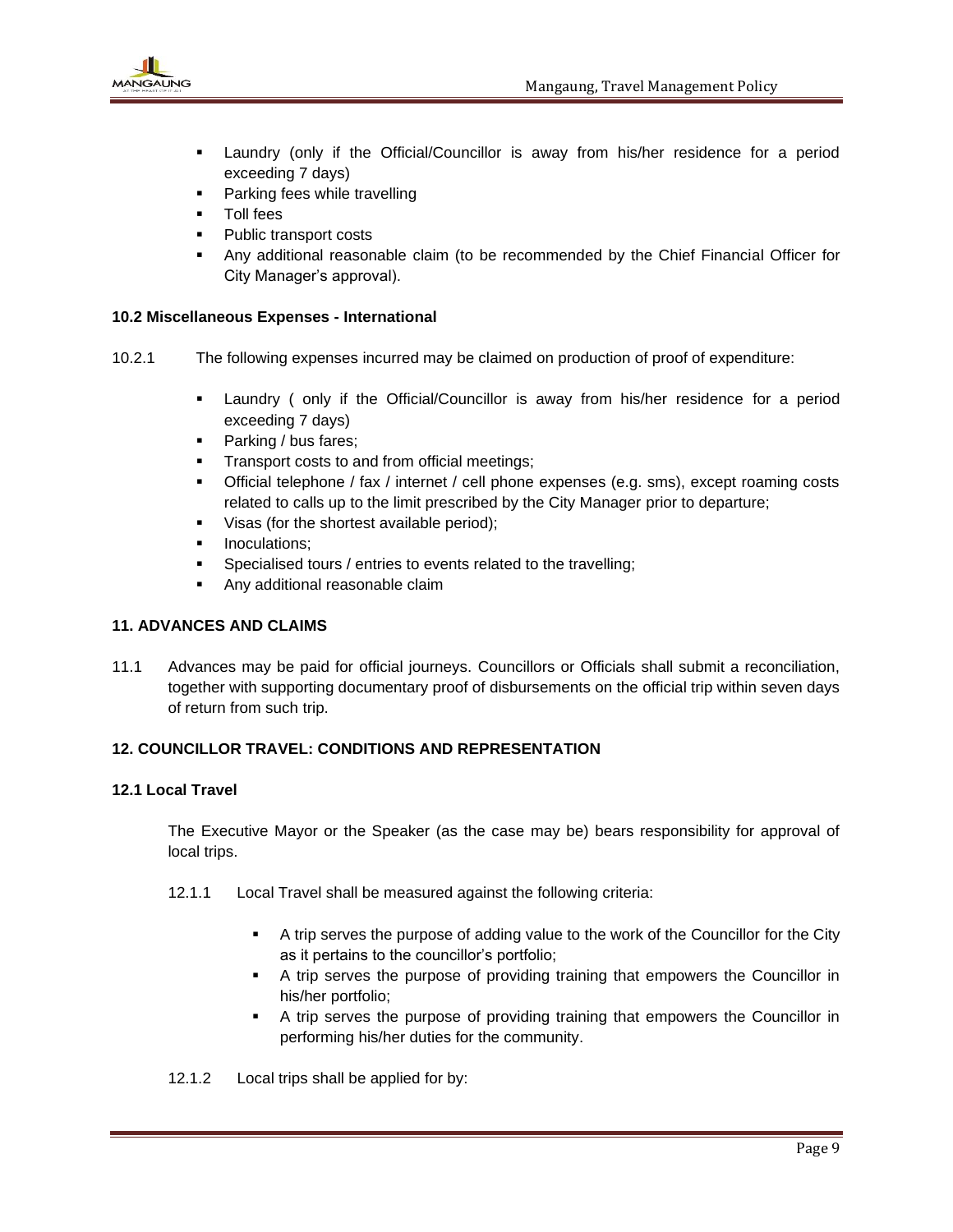

- Per invitation received by the City and any of its departments calling for City representatives;
- 12.1.3 Trip nominees shall be considered for travel for the purposes of work pertaining to portfolios by the Executive Mayor:
- 12.1.4 Trip nominees shall be considered for travel for the purposes of training pertaining to duty as a councillor by the Speaker:

## **12.2 International Travel**

- 12.2.1 International travel is defined as travel to a location outside of the territorial boundaries of the Republic of South Africa.
- 12.2.2 International travel will only be for the purposes of portfolio-specific work and, as such, will mostly be limited to MAYCO members, who bear political responsibility for portfolios on behalf of the Executive Mayor or, in their absence, portfolio committee chairpersons or a nominee of the Executive Mayor.
- 12.2.2.1 The Executive Mayor bears responsibility for final approval of international travels.
- 12.2.3 International Travel shall be measured against the following criteria:
- 12.2.4 A trip serves the purpose of adding value to the work of the Councillor or the City as it pertains to the councillor's portfolio;
- 12.2.5 International trips shall be applied for by:
	- Per invitation received by the City and any of its departments calling for City representatives;
- 12.2.6 Trip nominees shall be considered for travel for the purposes of work pertaining to portfolios by:
	- Consultation by the Executive Mayor with the relevant stakeholders of the portfolio to assess the value-add of the trip;
	- If an invitation has been made to the City, first preference will be given to the chair or an appropriate nominee of the relevant committee if the City is not being represented by the relevant MAYCO member.

# **13. OFFICIALS SUPPORTING COUNCILLORS ON LOCAL AND INTERNATIONAL TRIPS**

13.1 Where appropriate, officials will support councillors on local and international trips if approved by the City Manager.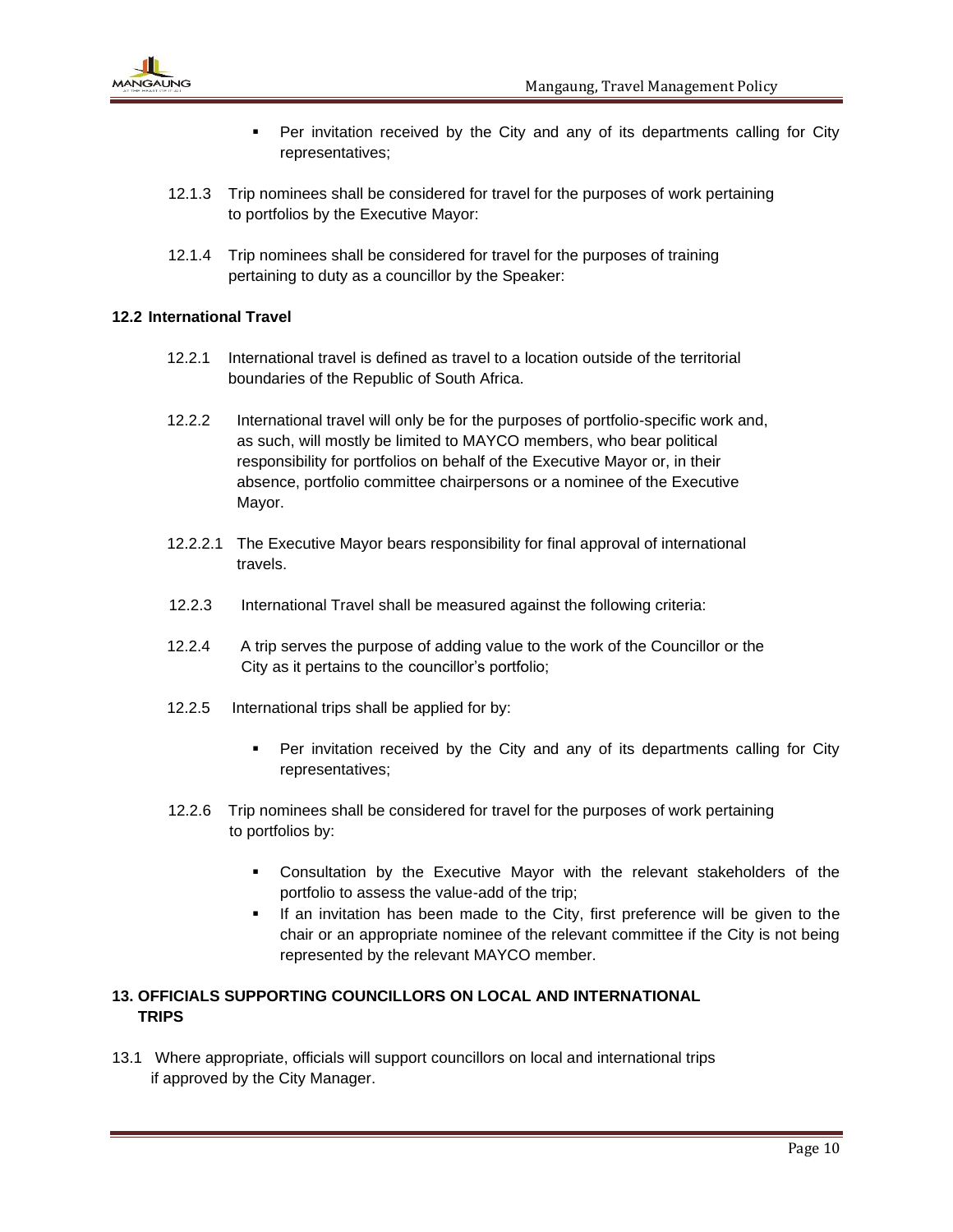

- 13.2 Officials will only accompany councillors on trips where a representative from the administration is required for support or representative purposes.
- 13.3 Due regard will be given to reducing unnecessary expenditure and reducing unnecessary travel by the relevant line authority.

## **14. SPONSORED TRIPS**

- 14.1 A trip shall be regarded as sponsored when the full / partial cost of the trip is borne by an institution other than the City.
- 14.2 In the case of Officials, the sponsored trips will be approved by the City Manager. In the case of Councillors it will be approved by the Executive Mayor or the Speaker in line with the delegations of powers.

## **15. INTERNATIONAL TRAVEL INSURANCE**

- 15.1 Travellers, where the necessary travel and special leave forms have been duly authorised by the delegated official, will be insured by Council in terms of its current approved policies, practices and standard operating procedures. The insurance shall cover, inter alia, the following:
	- **■** medical expenses and assistance services;
	- **•** personal accident, including death and disability, as well as repatriation and evacuation;
	- luggage;
	- **■** travel documents and it does not include an international driving permit;
	- **•** personal liability; and
	- cancellation, curtailment, and default on travel and accommodation.
- 15.2 Insurance cover is only for the period that the traveller is away from home or place of work on a trip relating to Council business. Any other extra days spent by the traveller outside council business will be regarded as private.
- 15.3 Private vehicles and contents thereof will not be covered under this Policy.
- 15.4 Hired vehicles are automatically covered for both Super Waiver Damage and Theft by the vehicle rental company.

#### **16. GIFTS AND PROMOTIONAL GOODS**

- 16.1 Where appropriate, the traveller may give gifts. Suitable promotional and marketing products shall be supplied, on request, by the appropriate department of Council.
- 16.2 Gifts received are subject to guidelines as set out in the Gifts Policy.

#### **17. IMPLEMENTATION, REPEAL AND REVIEW**